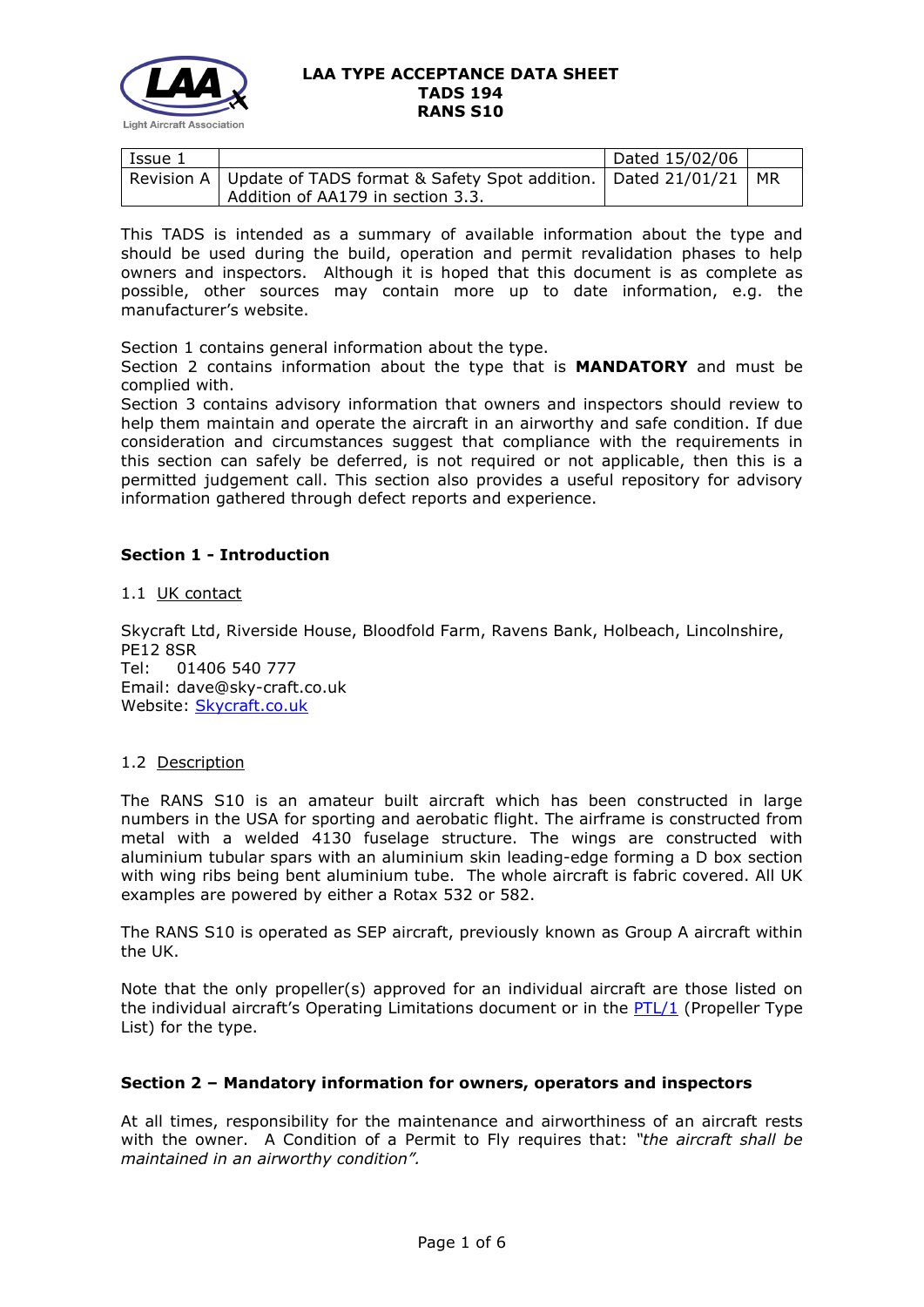

# 2.1 Fast Build Kit 51% Compliance

The fast build kit has been accepted as compliant with the 51% rule.

#### 2.2 Build Manual

Rans supply a build manual detailing the following:

- 1. General Information 12. Brake Actuation System 23. Engine<br>2. Wing Fuel Tanks 13. Floorboard 24. Engine
	-
	-
	-
	-
	-
	-
	-
	-
	-
	-
- 11.Brake Actuation System 22.Fuel System Inverted
- 
- 13. Floorboard 24. Engine Cooling System
- 3. Wing Ailerons 14. Rudder 25. Engine Mount
- 4. Wing Struts 15. Rudder Pedals 26. Spinner Cowling
- 5. Flaperons 16. Instrument Panel 27. Windshield Side Glass
- 6. Flaperon Mixer 17. Control Stick 28. Canopy
- 7. Fuselage 18. Seat 29. Covering
- 8. Main Landing Gear 19. Seat Belts 30. Fabricated Parts
- 9. Landing Tailwheel 20. Throttle 31. Options
- 10.Brakes 21. Tail 32. C.G. Operations

#### 2.3 Build Inspections

Build inspection schedule 9 (Tubular Aircraft). Inspector approval codes A-A or A-M. Inspector signing off final inspection also requires 'first flight' endorsement.

#### 2.4 Flight Manual

Not known.

#### 2.5 Mandatory Permit Directives

None applicable specifically to this aircraft type.

Also check the LAA website for MPDs that are non-type specific [\(TL2.22\)](http://www.lightaircraftassociation.co.uk/engineering/TechnicalLeaflets/Operating%20An%20Aircraft/TL%202.22%20non-type%20specific%20MPDs.pdf).

#### 2.6 LAA Required Modifications (including LAA issued AILs, SBs, etc)

| PFA-194-001         | Lap strap attachment            |
|---------------------|---------------------------------|
| PFA-194-002         | Placards mandatory              |
| PFA-194-003         | Shoulder harness attachment     |
| PFA-194-004 issue 2 | Fire precautions                |
| PFA-194-005         | Aileron mass balance            |
| PFA-194-006         | Placards recommended            |
| PFA-194-007         | Ballast installation (optional) |
| MOD/194/015         | Flying cable attach lugs        |

The following modifications are required for aerobatic clearance:

MOD-194-008 1.25" diameter elevator pushrod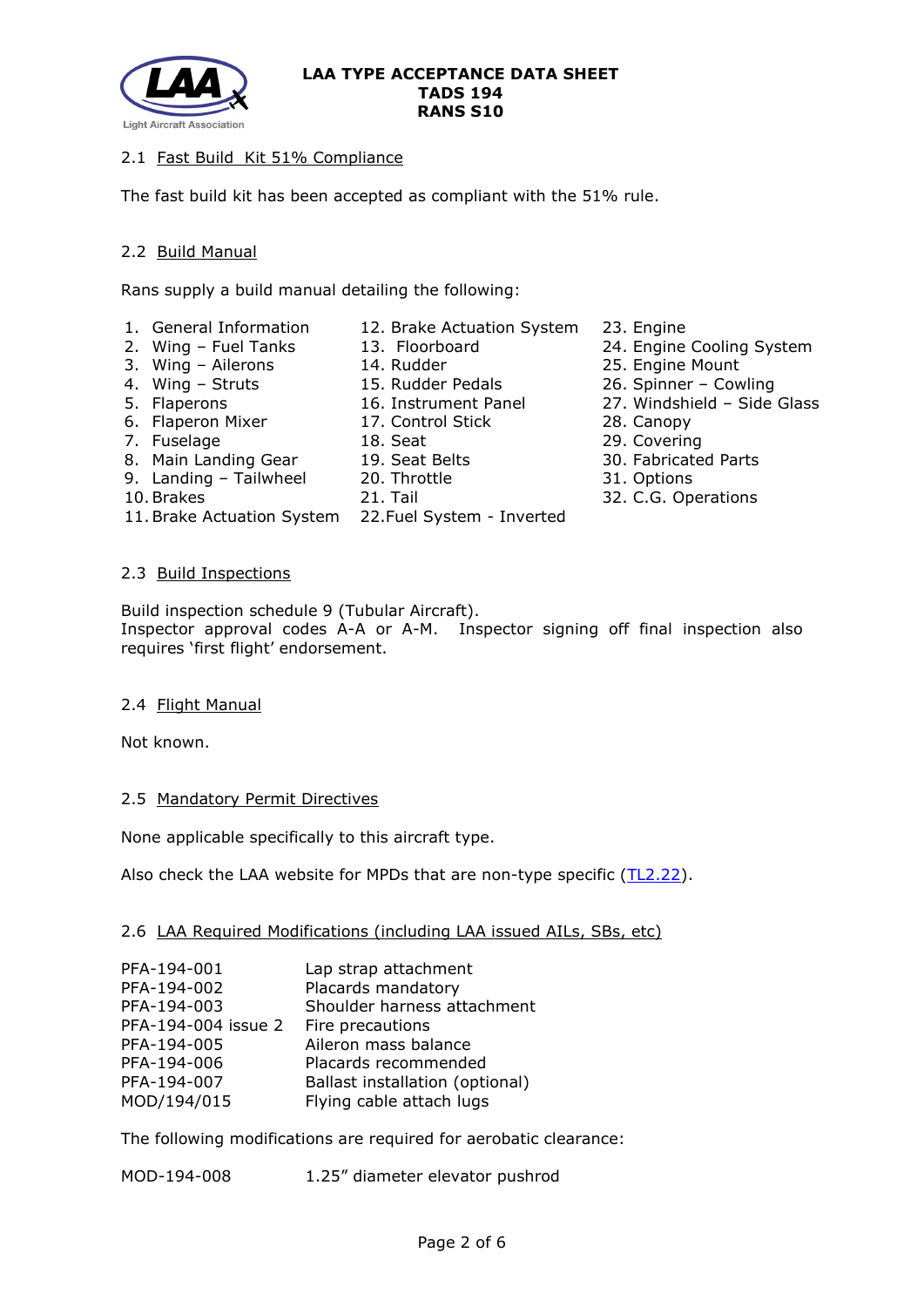

| MOD-194-009 | Substitution of Mikuni carburettors           |
|-------------|-----------------------------------------------|
| MOD-194-010 | Fuel header tank and flop tube                |
| MOD-194-011 | Four-point harnesses and secondary restraints |
| MOD-194-012 | Addition of G meter                           |
| MOD-194-013 | Revised placarding                            |
| MOD-194-014 | <b>Special Survey</b>                         |

## 2.7 Additional engine operating limitations to be placarded or shown by instrument markings

Notes:

- Refer to the engine manufacturer's latest documentation for the definitive parameter values and recommended instruments.
- Where an instrument is not fitted, the limit need not be displayed.

With Rotax 582 engine:

Maximum CHT: 150°C Max Coolant Temp: 80°C (with 50/50 Glycol/water coolant) Oil Temp Limits: 50°C to 130°C (Normal 90-110°C) Minimum Fuel Pressure: 0.2 bar

## 2.8 Control surface deflections

| Ailerons     | Up: $10.5 - 12.5^{\circ}$     |
|--------------|-------------------------------|
|              | Down: $10.5 - 12.5^{\circ}$   |
| Elevators    | Up: 27 - 32°                  |
|              | Down: 25 - 30°                |
| Elevator tab | Up: 30°                       |
|              | Down: 30°                     |
| Rudder       | Left: 20 - 22°                |
|              | Right: 20 - 22°               |
| Flap         | Down: 23 - 24° (Not 29-31° as |
|              | shown on drawings)            |

#### 2.9 Operating Limitations and Placards

(Note that the wording on an individual aircraft's Operating Limitations document takes precedence, if different.)

- 1. Maximum number of occupants authorised to be carried: Two
- 2. The aircraft must be operated in compliance with the following operating limitations, which shall be displayed in the cockpit by means of placards or instrument markings:
	- 2.1 Aerobatic Limitations Aerobatic manoeuvres are prohibited Intentional spinning is prohibited
	- 2.2 Loading Limitations Maximum Total Weight Authorised: 397 kg CG Range: 63 inches to 67 inches aft of datum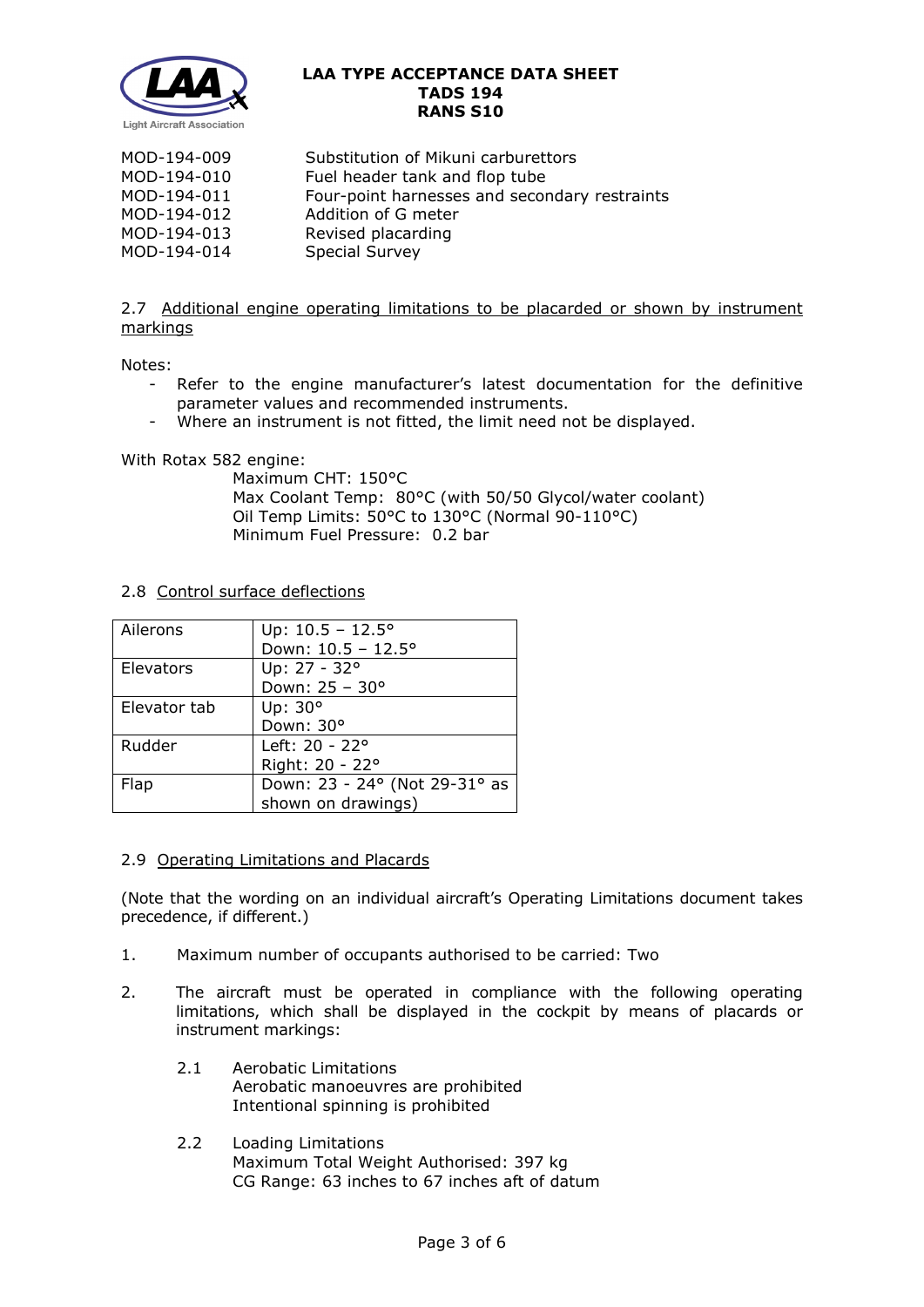

Datum Point is: The rear face of propeller

- 2.3 Engine Limitations Maximum Engine RPM: 6800
- 2.4 Airspeed Limitations Maximum Indicated Airspeed (V<sub>NE</sub>): 130mph Max Indicated Airspeed Flaps Extended: 80mph
- 2.5 Other Limitations The aircraft shall be flown by day and under Visual Flight Rules only. Smoking in the aircraft is prohibited.

Additional Placards:

"Occupant Warning - This Aircraft has not been Certificated to an International Requirement"

A fireproof identification plate must be fitted to fuselage, engraved or stamped with aircraft's registration letters.

# 2.10 Maximum permitted empty weight

Not applicable.

# **Section 3 – Advice to owners, operators and inspectors**

#### 3.1 Maintenance Manual

A customised version of the LAA Generic Maintenance Schedule may be used. Further information on maintenance schedules can be found in the [Aircraft Maintenance](http://www.lightaircraftassociation.co.uk/engineering/Maintenance/Aircraft_Maintenance.html) section of the LAA website.

- 3.2 Manufacturer's/Standard Options
- S-10 Sakota Optional Aerobatic Package
- S-10 Sakota Optional Aileron Spade
- S-10 Sakota Streamline Footstep

#### 3.3 Manufacturer's Information (including Service Bulletins, Service Letters, etc)

In the absence of any over-riding LAA classification, inspections and modifications published by the manufacturer should be satisfied according to the recommendation of the manufacturer. It is the owner's responsibility to be aware of and supply such information to their Inspector.

| 011790-01 Jan 1990 Cooling System filler cap             |
|----------------------------------------------------------|
| Jan 1990 Control linkage rod ends - safety washers       |
| 092190-01 Sept 1990 Lock rings on tail cable turnbuckles |
| 061291-01 Jun 1991 Pulley Cable Keepers                  |
|                                                          |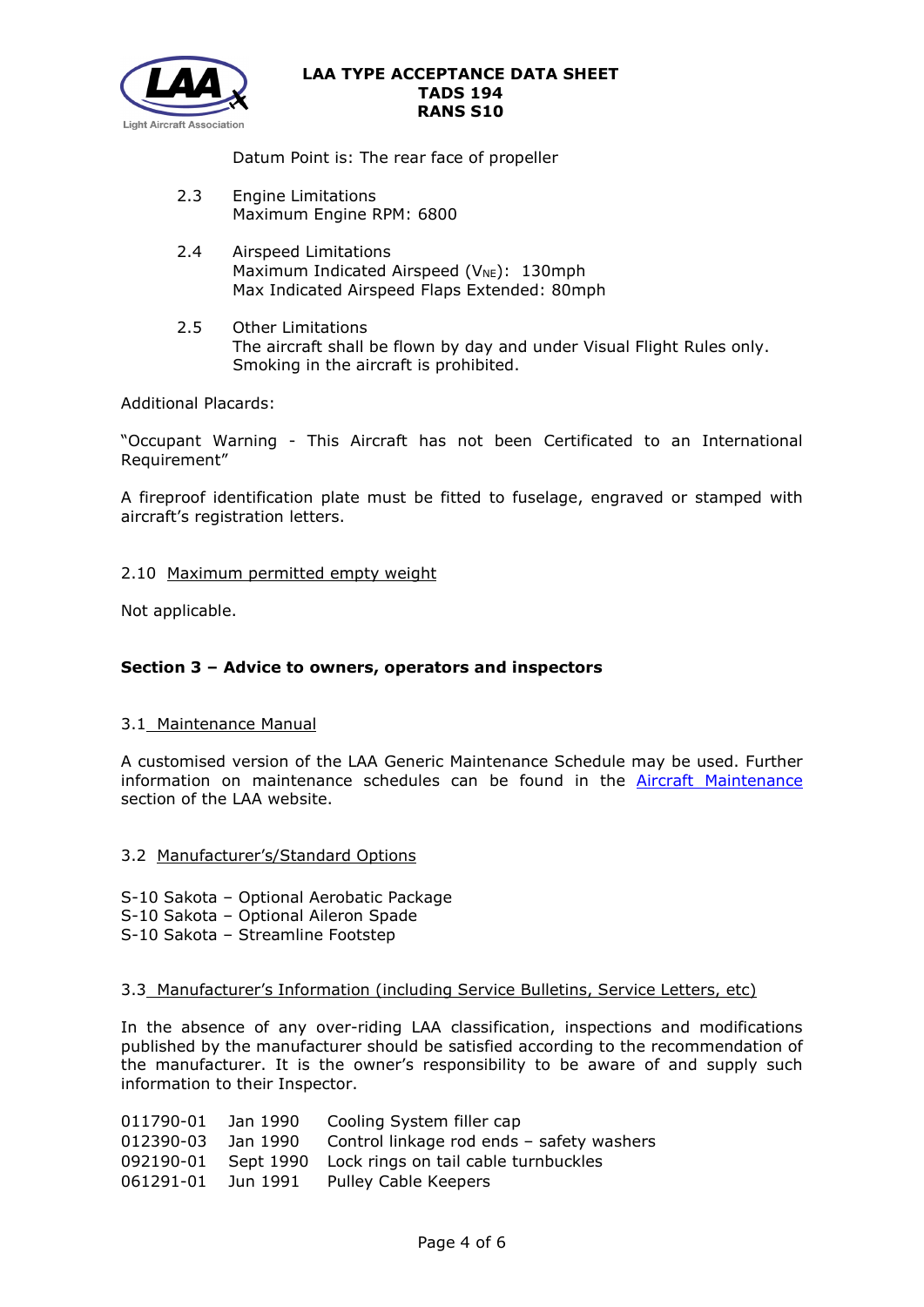

| 82391-01     | Aug 1991  | AMW Engine Exchange Program                             |
|--------------|-----------|---------------------------------------------------------|
| AD104        | Feb 1993  | Aft strut material                                      |
| AD132        | Dec 2004  | Control stick connector                                 |
| AD135        | Sept 2007 | Cable -tang failure                                     |
| AD136        | May 2010  | Hour meter oil pressure switch leak                     |
| <b>OA149</b> | Jun 2001  | Two blade warp drive props on 912ULS                    |
| <b>OA160</b> | Jan 2006  | Fuel cap vent hole                                      |
| <b>OA167</b> | Aug 2008  | 1/4 blue fuel line & 1/8 blue primer line               |
| <b>OA168</b> | Apr 2009  | Fuel Filter (RANS P/N FS-FIL)                           |
| <b>OA173</b> | May 2013  | Trim wire breakage                                      |
| <b>OA184</b> | Mar 2018  | Possible rubbing on aileron exit fairing mounting screw |
| <b>AA167</b> | Jun 2009  | Incorrect gap 2 seal                                    |
| <b>AA172</b> | Dec 2010  | Incorrect shipping of AAPG-44 Rivets                    |
| AA179        | Jan 2016  | Incorrect sized K-1000-3 nut plate                      |
|              |           |                                                         |

# 3.4 Special Inspection Points

- Inspectors should check all metalwork supplied in the kit carefully for quality before construction commences.
- Build manual diagrams are reasonably clear and few construction problems have been reported.
- Ensure that all blind rivets are 'pulled' squarely and check that rivet heads are properly seated with a feeler gauge.
- If Rotax engine fitted, appropriate Rotax 2-stroke or Rotax 912 series installation checklist to be completed (apart from flight test section) as part of final inspections prior to applying for Permit to Fly.
- Fabric life is limited, and strength can degrade quite rapidly under adverse conditions particularly on surfaces exposed to sunlight due to the absence of an UV blocker. Dacron covers deteriorate with time and lose their strength, particularly if the aircraft is tethered outside. The Bettsometer is standard device for assessing fabric strength.
- Rans state that fading of the colours on upper surfaces compared to those on the lower surfaces is a good indication that the fabric is nearing the end of its useful life, and recommend that the Dacron be replaced when its strength is reduced to half its original value. The 'Bettsometer' can be used to check the fabric strength whilst causing minimal damage to the fabric being tested. A Bettsometer reading of 1000grm or below is cause for closer inspection and perhaps rejection of the subject skin, replacement skins are available for all models.

#### 3.5 Operational Issues

1. *Safety Spot* reference

The following *Safety Spot* articles are relevant to RANS S-10 aircraft:

#### *Light Aviation* [April 2012](http://www.lightaircraftassociation.co.uk/2012/Magazine/April/safety_spot.pdf) *RANS S-10 Restricted Elevator*

Incorrectly assembled elevator control system gave a reduced elevator defection. No harm was caused though illustrates the importance of inspections as reduced control deflections can be dangerous, especially in an aerobatic capable aircraft.